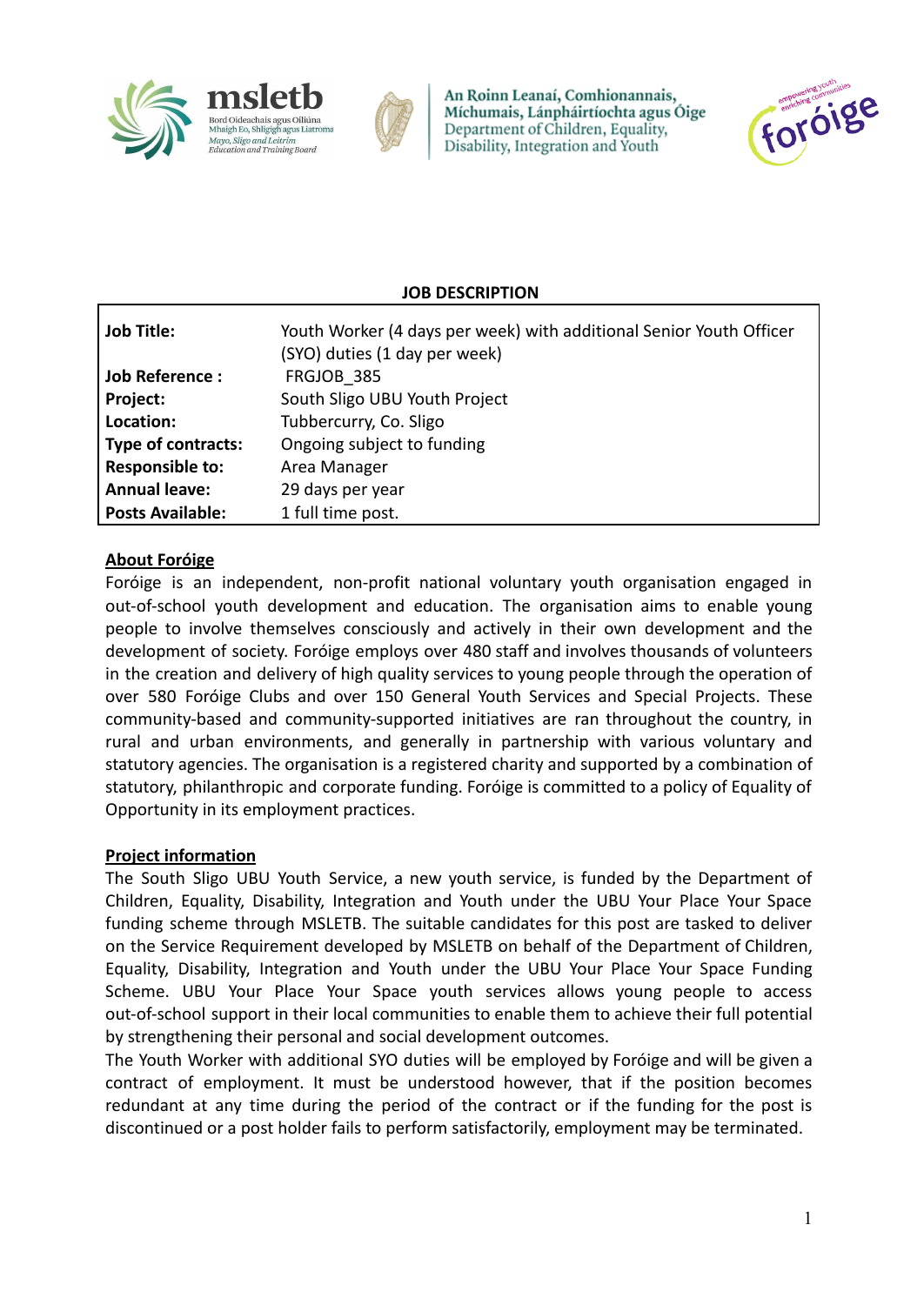**Location(s) of the Service**: The Project will provide youth support in South Sligo with a particular focus initially in the towns of Tubbercurry, Ballymote, Gurteen and Coolaney.

### **Target group(s) for the South Sligo UBU Project:**

Target groups are as set out in the Service Requirement and are in line with the target groups for the UBU scheme, namely:

Young people aged between 10 and 24 years old who are experiencing marginalisation or are disadvantaged or vulnerable are the primary target group for youth services funded by UBU Your Place Your Space. These young people can be from one or any combination of the following groupings:

Young people experiencing economic, social and cultural disadvantages.

Young people experiencing marginalisation whose specific circumstances limit their opportunities.

Young people who are vulnerable or at risk of not flourishing.

In agreement with MSLETB, target groups may change as the work of the service progresses or as new needs emerge.

### **Key Responsibilities**

The duties of the Project Worker – with additional Senior Youth Officer (SYO) duties, shall be notified by the Board of Foróige and/or their nominee. The function is achieved through fulfilling the main duties outlined below:

Work with the target groups is likely to include informal and non-formal support, such as group work and one-to-one supports and interventions. The service must be provided at times that suit the needs of the targeted young people, including in the evenings and at weekends. Initial engagement of such young people by the service will entail close collaboration with schools and other agencies, as well as with the families of the young people themselves.

The core responsibilities of the Youth Worker with additional SYO duties will involve:

- The development of new and innovative programmes and interventions to meet the needs and interests of the young people identified in the catchment area, operated primarily on evenings, on weekends and during school holidays.
- Focusing on developing culturally appropriate interventions in response to the needs of the young people targeted by the project. This requires dynamic and creative approaches to working with diverse groups of young people.
- The engagement of the young people in the co-design of the project and the programmes on offer.
- Ensuring a minimum of 80% of the young people (aged 10 to 24 years) accessing the service are within the target group requiring support or at significant risk.
- Responding to any new and emerging needs as may be identified by ETB.
- Ensuring a minimum of 70% of the service effort will be on direct service delivery with young people.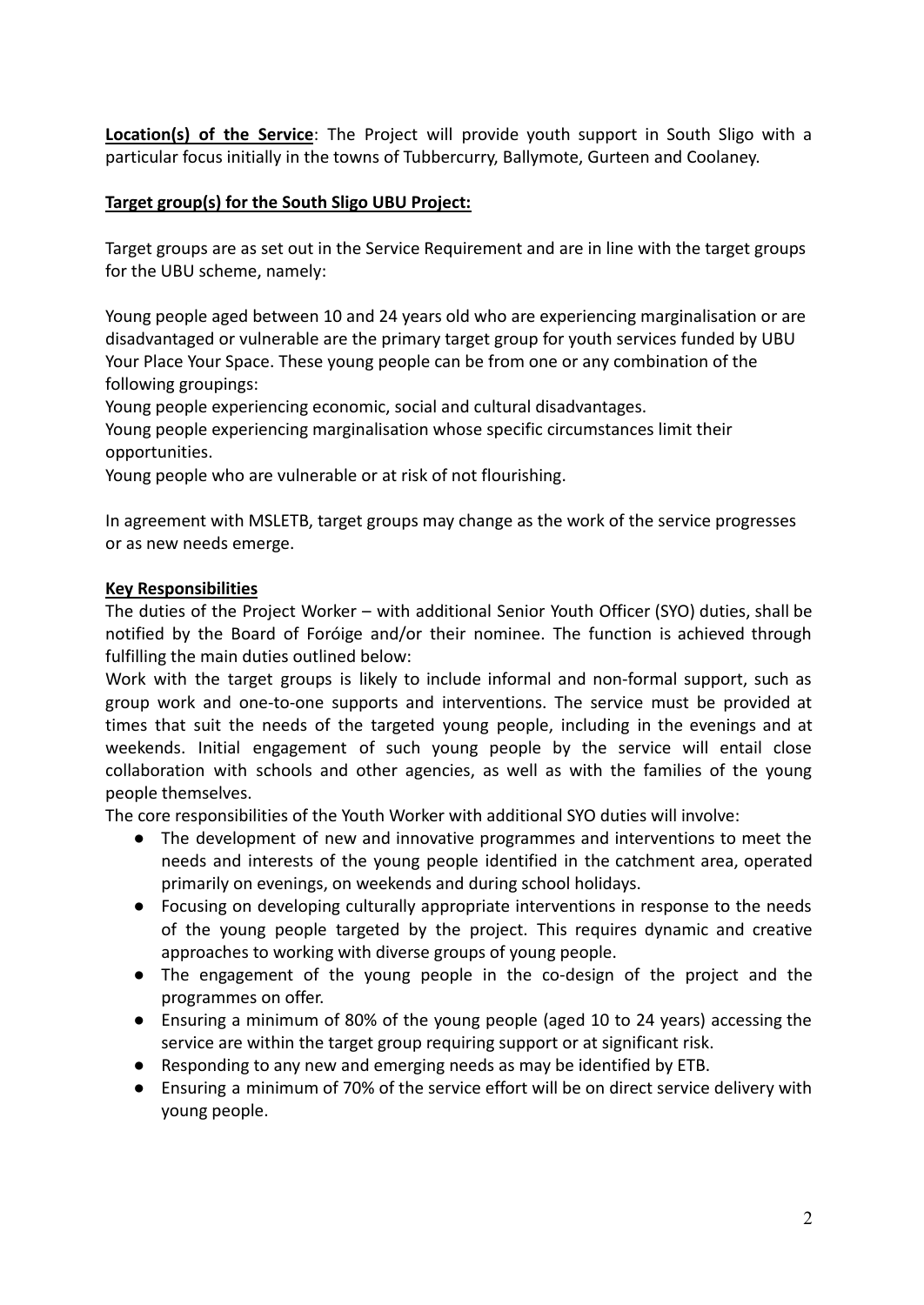- Utilising evidenced-based interventions and adopting the Logic Model for programme planning.
- Giving priority to developing and enhancing interagency collaborations with other providers of services for young people operating in the identified area.
- Regularly evaluate the impact of the youth work interventions and evidence the improved outcomes for young people.
- Operating efficient office procedures, administration systems and complete reports.
- Work with the Area Manager to set up and develop the new South Sligo UBU Service.
- Support the implementation of the Programme of work for the project.
- Work with the Regional Manager to manage the UBU project's administration, planning and reporting functions.
- Participation in the UBU Performance Oversight and Engagement Framework.
- Education to Degree standard preferably in Youth Work / Culture / Drugs & Alcohol / Health Promotion Work (note: candidates with exceptional, relevant work experience may also be considered in lieu of degree qualifications) **(E)**
- A minimum of 2 years relevant full time work experience **(D)**
- Access to car and full driving licence **(E)**
- Paid or voluntary, experience working with young people **(D)**
- Experience in recruiting target group **(E)**
- Programme design experience **(E)**

# **Professional Qualifications and Experience: (***E) = Essential, (D) = Desirable*

- Experience in facilitating evidence based programmes **(D)**
- Experience of working with marginalised ethnic groups **(D)**
- Experience in facilitating tech space and/or other similar technologies **(D)**

# **Person Specification:** all essential requirements

- Ability to engage target group
- Good interpersonal skills, including ability to liaise with a wide range of contacts, build and maintain effective working relationships.
- Ability to be proactive, use own initiative and work effectively within a pressurised environment.
- Positive and flexible approach to the work.
- Good written communications and written skills, including ability to draft summary information and correspondence.
- Excellent computer skills, including Word processing, Excel, social media and Prezi/PowerPoint.

# **Requirements of Foróige staff:** all essential requirements

- Commitment to the purpose of Foróige and UBU Your Place Your Space and to work within the values, policies and procedures.
- To act consistently in a professional manner at all times.
- To participate in regular supervision with your line manager.